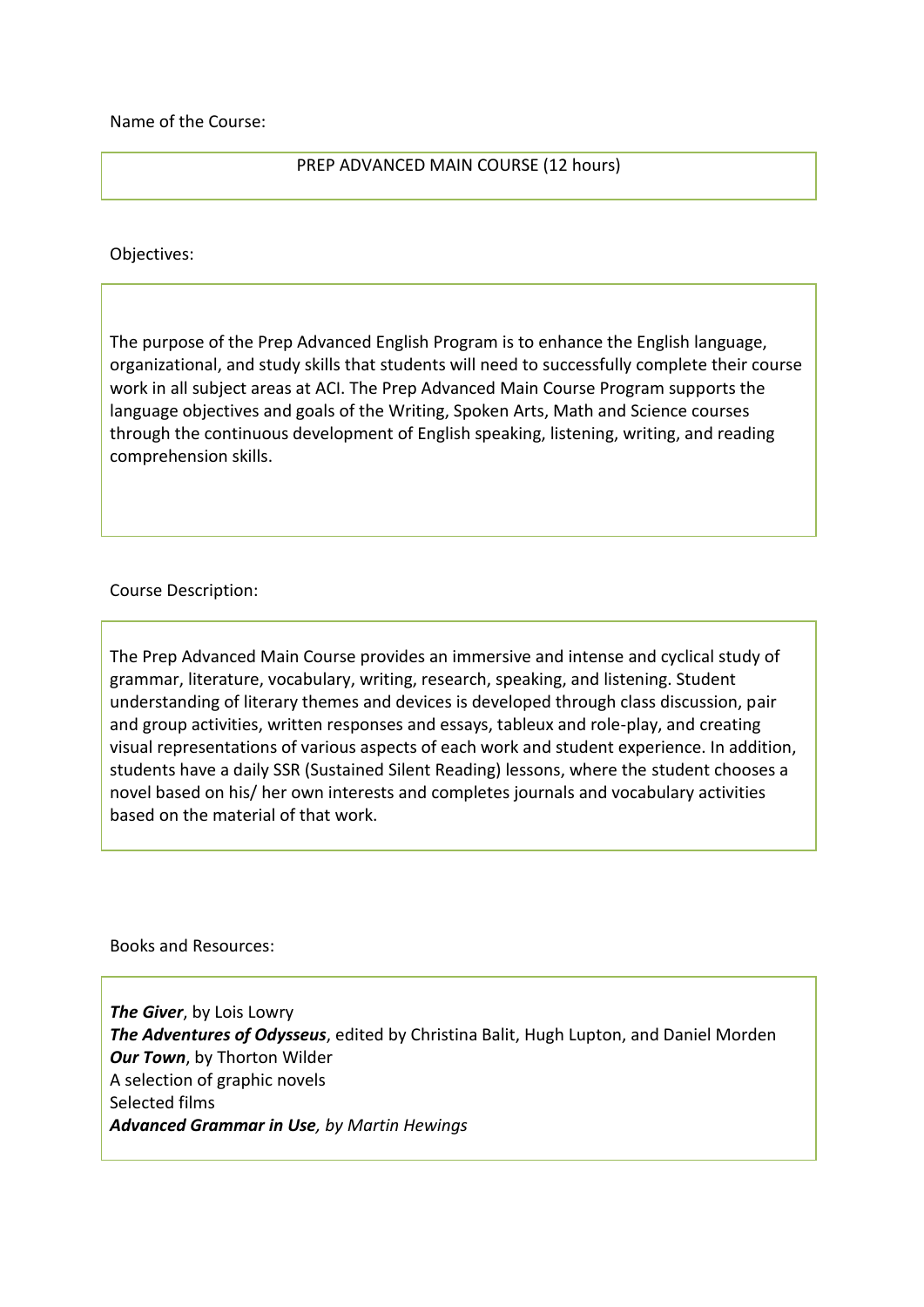## Assessment:

Students are assessed on an ongoing basis in both formal and informal capacities. Each student has five (5) or six (6) written exams and three (3) Oral Grades per semester. The written exams include vocabulary, grammar, writing, and literature comprehension and analysis. Projects include story creation, miniatures project, and graphic novel creation. The Oral Grades are comprised of presentations, preparation for class, homework, journals, and class participation. A large component of class participation is the student's use of English in the classroom, which is evaluated on the quality, as well as the advanced level, of English produced by the student, the ability to demonstrate material learned in class, and the willingness of the student to contribute positively to class, pair, and group activities.

| <b>TOPIC</b>                                                               | <b>CONTENT</b>                                               | <b>TIME</b><br>(month and no of weeks)    |
|----------------------------------------------------------------------------|--------------------------------------------------------------|-------------------------------------------|
| Literary devices and analysis                                              | <b>Walk Two Moons</b><br>Journey in a box miniatures project | September, October,<br>November (9 weeks) |
| Perfect and continuous tenses and<br>passive voice                         |                                                              |                                           |
| Literary devices and analysis                                              | The Giver                                                    | December, January<br>(6 weeks)            |
| Writing process                                                            | <b>Fairy Tale Anthology</b>                                  |                                           |
| Conditional grammar statements,<br>individual grammar self-<br>evaluations |                                                              |                                           |
| Literary devices and analysis<br>prepositions                              | The Iliad<br>The Odessey                                     | January, February, March<br>(7 weeks)     |
| Literary devices and analysis<br>applied to visual texts                   | Various graphic novels                                       | March, April (4 weeks)                    |
| Should/ would/ had                                                         |                                                              |                                           |